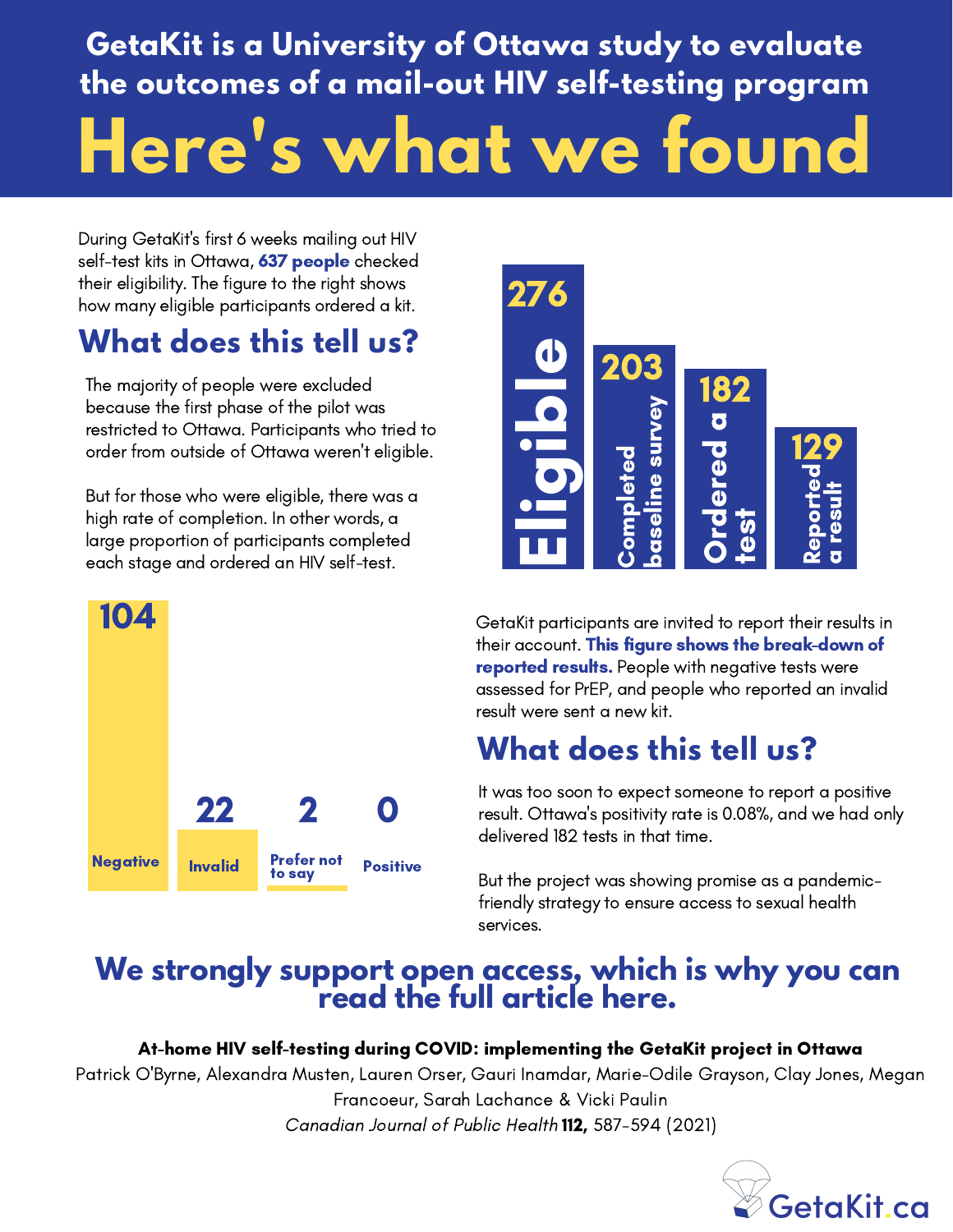SPECIAL SECTION ON COVID-19: INNOVATIONS IN POLICY AND PRACTICE



### At-home HIV self-testing during COVID: implementing the GetaKit project in Ottawa

Patrick O'Byrne<sup>1,2</sup>  $\cdot$  Alexandra Musten<sup>3</sup>  $\cdot$  Lauren Orser<sup>1,2</sup>  $\cdot$  Gauri Inamdar<sup>3</sup>  $\cdot$  Marie-Odile Grayson<sup>2</sup>  $\cdot$  Clay Jones<sup>3</sup>  $\cdot$ Megan Francoeur<sup>2</sup> · Sarah Lachance<sup>2</sup> · Vickie Paulin<sup>2</sup>

Received: 12 August 2020 /Accepted: 9 March 2021 / Published online: 17 May 2021 C The Author(s) 2021

#### Abstract

Setting In March 2020, COVID-19 shuttered access to many healthcare settings offering HIV testing and there is no licensed HIV self-test in Canada.

Intervention A team of nurses at the University of Ottawa and Ottawa Public Health and staff from the Ontario HIV Treatment Network (OHTN) obtained Health Canada's Special Access approval on April 23, 2020 to distribute bioLytical's INSTI HIV self-test in Ottawa; we received REB approval on May 15, 2020. As of July 20, 2020, eligible participants (≥18 years old, HIVnegative, not on PrEP, not in an HIV vaccine trial, living in Ottawa, no bleeding disorders) could register via [www.GetaKit.ca](http://www.getakit.ca) to order kits.

**Outcomes** In the first 6 weeks, 637 persons completed our eligibility screener; 43.3% ( $n = 276$ ) were eligible. Of eligible participants, 203 completed a baseline survey and 182 ordered a test. These 203 participants were an average of 31 years old, 72.3% were white, 60.4% were cis-male, and 55% self-identified as gay. Seventy-one percent ( $n = 144$ ) belonged to a priority group for HIV testing. We have results for  $70.9\%$  ( $n = 129/182$ ) of participants who ordered a kit: none were positive, 104 were negative, 22 were invalid, and 2 "preferred not to say"; 1 participant reported an unreadiness to test.

Implications Our results show that HIV self-testing is a pandemic-friendly strategy to help ensure access to sexual health services among persons who are good candidates for HIV testing. It is unsurprising that no one tested positive for HIV thus far, given the 0.08% positivity rate for HIV testing in Ottawa. As such, we advocate for scale-up of HIV self-testing in Canada.

#### Résumé

Contexte En mars 2020, la COVID-19 a empêché l'accès à de nombreux établissements de santé offrant des tests de dépistage du VIH et il n'existe pas d'autotest du VIH autorisé au Canada.

Intervention Une équipe d'infirmières de l'Université d'Ottawa et de Santé publique Ottawa et le personnel du Réseau ontarien de traitement du VIH (OHTN) ont obtenu l'approbation d'accès spécial de Santé Canada le 23 avril 2020 pour distribuer l'autotest VIH INSTI de bioLytical à Ottawa; nous avons reçu l'approbation du Comité d'éthique de la recherche (CER) le 15 mai 2020. À partir du 20 juillet 2020, les participants admissibles (≥18 ans, séronégatifs, ne prenant pas de PPrE, ne participant pas à un essai de vaccin contre le VIH, vivant à Ottawa, ne souffrant pas de troubles de la coagulation) pouvaient s'inscrire via [www.GetaKit.ca](http://www.getakit.ca) pour commander une trousse d'autotest.

Résultats Au cours des six premières semaines, 637 personnes ont rempli notre questionnaire d'admissibilité; 43,3 % ( $n = 276$ ) étaient admissibles. Parmi les participants admissibles, 203 ont répondu à l'enquête de référence et 182 ont commandé un test. Ces 203 participants avaient en moyenne 31 ans, 72,3 % étaient blancs, 60,4 % étaient hommes-cis et 55 % s'identifiaient comme gays. Soixante et onze pour cent ( $n = 144$ ) appartenaient à un groupe prioritaire pour le dépistage du VIH. Nous avons les résultats pour 70,9 % (n = 129/182) des participants qui ont commandé une trousse : aucun n'était positif, 104 étaient négatifs; 22 étaient invalides; 2 « préféraient ne pas le dire »; et un seul a indiqué qu'il n'était pas prêt à subir le test.

 $\boxtimes$  Patrick O'Byrne [pjobyrne@uottawa.ca](mailto:pjobyrne@uottawa.ca)

- <sup>2</sup> Infectious Diseases and Sexual Health Services, Ottawa Public Health, Ottawa, Canada
- <sup>3</sup> Ontario HIV Treatment Network, Toronto, Canada

<sup>&</sup>lt;sup>1</sup> School of Nursing, University of Ottawa, 451 Smyth Road, Ottawa, Ontario K1H 8M5, Canada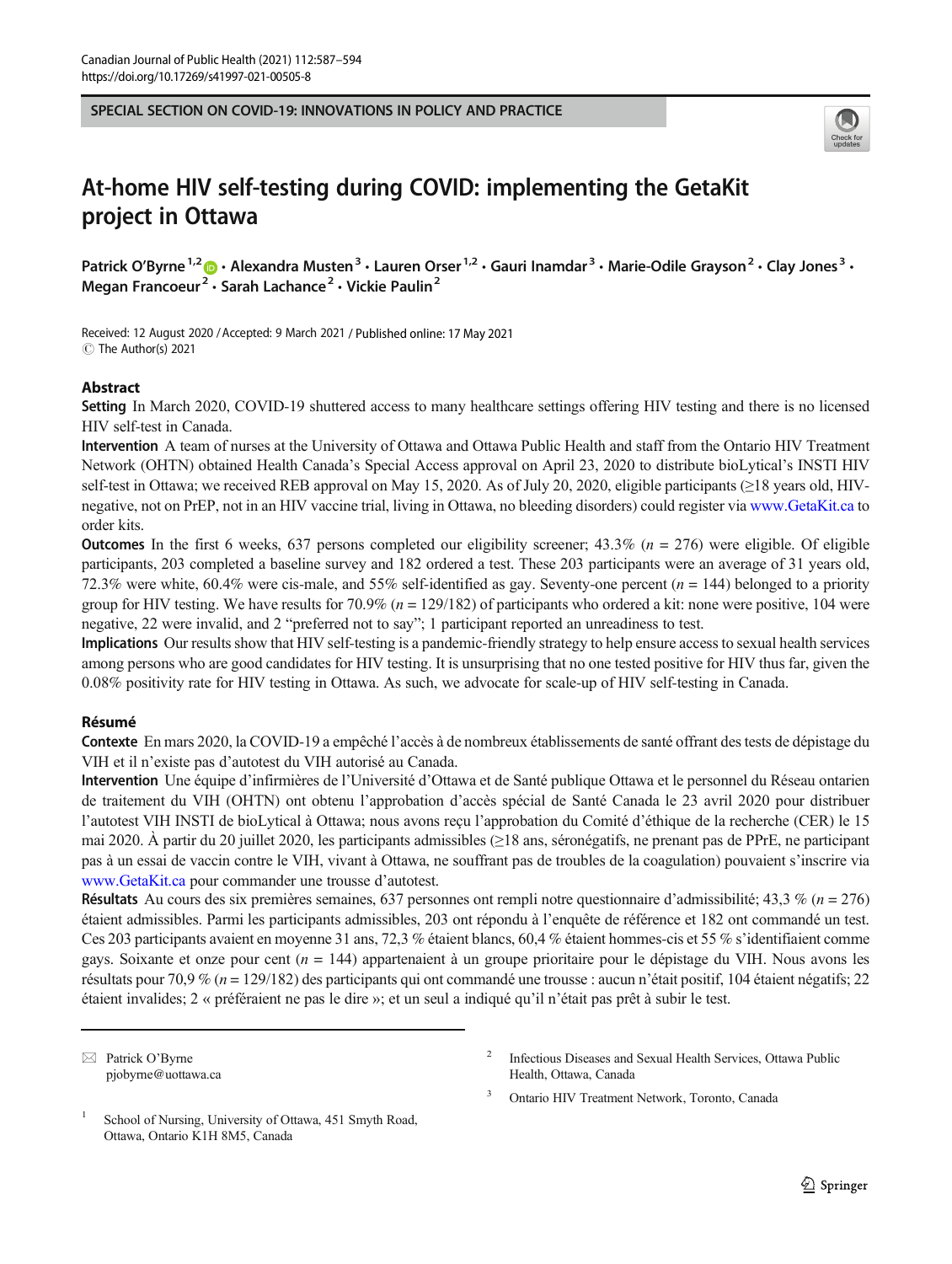Conclusion Nos résultats montrent que l'autodépistage du VIH est une stratégie adaptée à la pandémie pour aider à garantir l'accès aux services de santé sexuelle aux gens qui sont de bons candidats au dépistage du VIH. Il n'est pas surprenant que personne n'ait été testé positif pour le VIH jusqu'à présent, étant donné le taux de positivité de 0,08 % pour le test de dépistage du VIH à Ottawa. C'est ce qui nous incite à préconiser l'intensification du recours à l'autotest du VIH au Canada.

Keywords Access . HIV . Self-testing . Implementation

Mots-clés Accès . VIH . autodépistage . implémentation

#### Introduction

Following the World Health Organization's March 11, 2020 declaration that COVID was a pandemic, the Ontario Ministry of Health and Long-Term Care (2020) restricted most nonessential healthcare on March 17, 2020. This resulted in nearimmediate closure of most HIV testing locations or major restrictions on the few sites that remained open (CAS, 2020). Despite such emergency orders, people continued to engage in sexual contact with new partners, creating a situation of potential ongoing HIV transmission and a lack of testing (Shilo & Mor, 2020). Due to the harms associated with delayed HIV diagnosis and the fact that public health messaging has long rejected a reliance on symptoms to guide testing (CDC, 2017; May, 2017; O'Byrne & Orser, 2020), a group of nurses from the University of Ottawa (School of Nursing) and Ottawa Public Health, plus staff from the OHTN, established the first free HIV self-testing program in Canada.

Our objective was to increase testing for the approximately 14% of Canadians estimated to not know they are HIV-positive (PHAC, 2018), while maintaining physical distancing and limiting healthcare system burden during the COVID pandemic. Specifically, we sought to maintain testing because diagnosis is the foundation of the UNAIDS 90-90-90 strategy, in which 90% of persons living with HIV are diagnosed, 90% of those diagnosed are linked to care, and 90% of those linked to care achieve viral suppression. As part of this, we targeted persons most affected by HIV (hereafter "priority groups"), including gay, bisexual, and other men who have sex with men (gbMSM); transgender persons; persons of African, Black, or Caribbean (ACB) ethnicities; members of Indigenous communities; persons who use injection drugs (IDU); racialized minorities; and persons from regions where HIV is endemic (OHESI, 2019; Friedman et al., 2017). Our goals were (1) to make HIV testing available to priority groups, without limiting tests to these groups, and (2) to evaluate how many members of these groups would use self-testing. That is, would unrestricted HIV self-testing be used by members of HIV priority groups, at what rates, and with what outcomes? In this paper, we overview our HIV self-testing project and present the first 6 weeks of data.

#### Methods

When we implemented GetaKit, HIV self-testing was not licensed in Canada. We thus obtained approval on April 23, 2020 from Health Canada through its special access program to distribute bioLytical INSTI® HIV Self-Tests in Ottawa. We purchased these kits for \$20 each. We then developed pre-/ post-test counselling materials and a website for ordering ([www.GetaKit.ca](http://www.getakit.ca)), which included resources and information about HIV and instructions (including videos) about self-testing. This was undertaken in partnership with the AIDS Committee of Ottawa and MAX Ottawa. We also established linkage-to-care pathways, working with local primary care offices, HIV testing clinics, infectious disease physicians, and emergency departments. The University of Ottawa REB approved this study on May 15, 2020. Implementation began on July 20, 2020.

#### The HIV Self-Test

The INSTI® HIV Self-Test is intended for lay persons and functions as "a single use, rapid, flow-through in vitro qualitative immunoassay for the detection of antibodies to HIV Type 1 (HIV-1) and Type 2 (HIV-2) in human fingerstick whole blood" (WHO, 2018). This self-test is a modification of its parent product, the INSTI® HIV Antibody Test for professional use, which is Health Canada approved. The test principle and mechanism are identical for both. The INSTI® HIV Self-Test is CE ("Conformitè Europëenne") marked, prequalified by the WHO, and approved for use in Kenya, Nigeria, and Vietnam (IAS, 2019; UNAIDS, 2017; Unitaid, 2018; WHO, 2018).

Like the INSTI® HIV Antibody Test, the INSTI® HIV Self-Test has a quality assurance mechanism, whereby a "control" dot is visible when the test is performed correctly. The test result is invalid if this dot is not present. This shows people who self-test when the result is valid.

The performance and usability of INSTI® Self-Test has been evaluated in studies with lay users in South Africa (HSTAR I and II), Kenya (KEMRI), and Congo Brazzaville (Bwana et al., 2018). The study results from the South Africa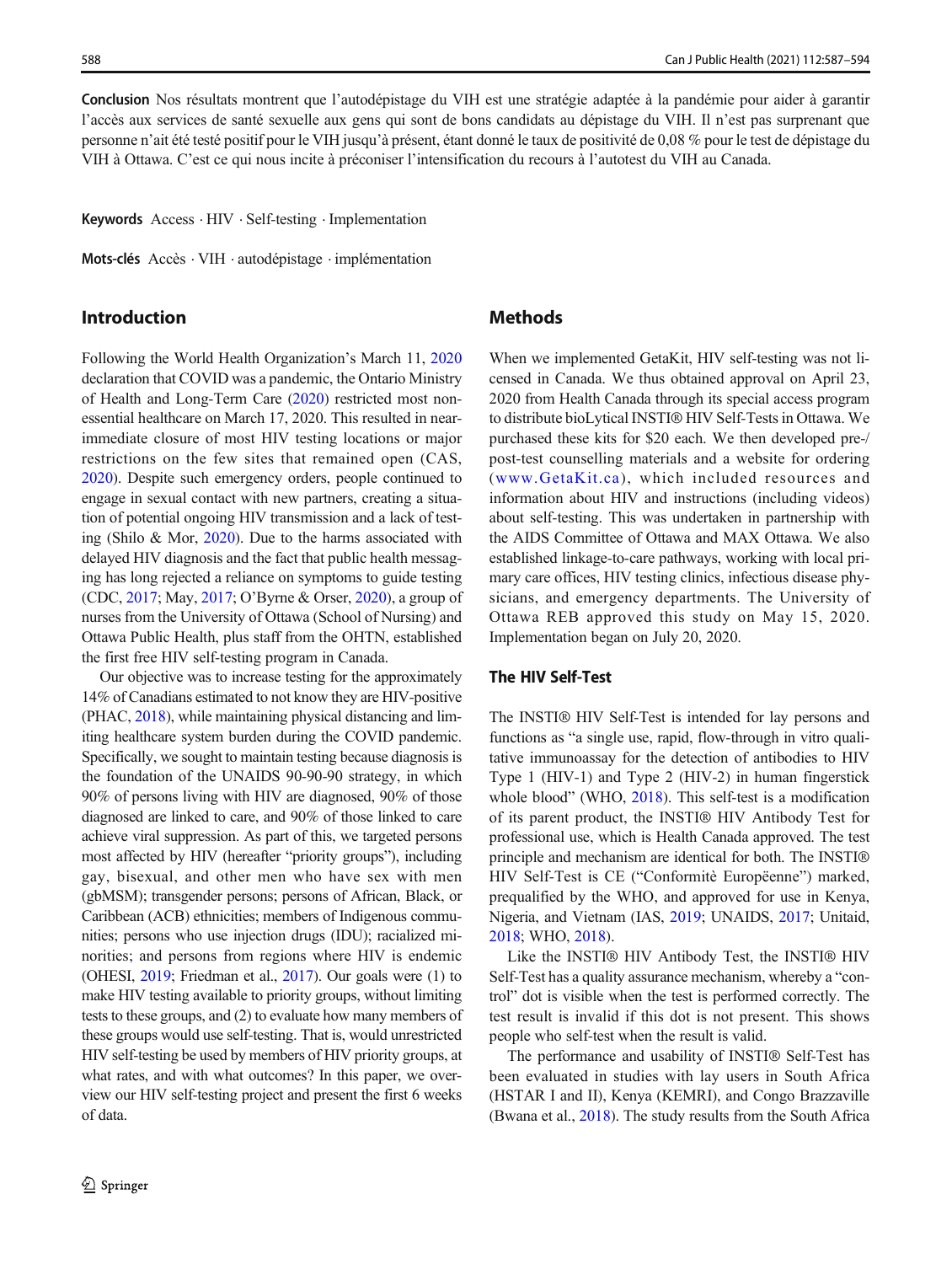(HSTAR II) study found that 99.4% of participants said the device was easy to use, 99.7% successfully completed testing, and 97.3% would recommend it to others. Comparison of the performance efficacy analysis of INSTI® HIV Self-Test from the KEMRI, HSTAR III, and Congo Brazzaville studies is provided in Table 1.

#### The GetaKit package

For GetaKit, we developed a shipping box to distribute the self-test. While this kit had no information on its exterior, inside we provided information and forms addressing pre-/ post-test counselling, self-testing, and support services. We also included lubricated condoms, packages of lubricant, and promotional cards to give to others to inform them about selftesting. All materials in and on the GetaKit box were in French and English. Figures 1 and 2 show the kit and its contents.

#### Recruitment

We disseminated information about GetaKit in Ottawa via social media (Instagram, Twitter, Facebook), traditional media (Ottawa Citizen, CBC, Ottawa Sun), through posters (in the local STI/HIV testing clinic, sex clubs, gay bars, and poster collars on downtown streets and in the Gay village), and through community organizations (AIDS Committee of Ottawa and MAX Ottawa). We also informed primary care providers. Last, we targeted community groups, healthcare clinics, and physical locations that were frequented by HIV priority groups in Canada.

#### **Eligibility**

Eligible persons needed to be HIV-negative,  $\geq$ 18 years of age, live in Ottawa, and have a personal email address and cellular phone number. Exclusion criteria included using HIV preexposure prophylaxis (PrEP), being in an HIV vaccine trial, and having a bleeding disorder.

#### Self-test pathway

Anyone interested in self-testing could visit [www.GetaKit.ca](http://www.getakit.ca) and complete a series of steps (Fig. 3). The first was the eligibility screener. Those deemed ineligible were diverted to

Table 1 Sensitivity and specificity of the INSTI® HIV Self-Test

|             | <b>KEMRI</b> | HSTAR003 | Congo Brazzaville |
|-------------|--------------|----------|-------------------|
| Sensitivity | 98.51%       | 98.98%   | $100\%$           |
| Specificity | 99.26%       | $100\%$  | $100\%$           |



Fig. 1 GetaKit exterior

resources on the website for in-person testing, counselling, and support. Those who were eligible were asked to register and sign a consent form to use the self-testing device as part of research. For registration, participants had to input an authentication code that was sent to their cellular phone. Once confirmed, the person could complete a baseline survey (for which they were compensated with a \$10 coffee gift card) and order a kit, which arrived in 2–3 business days by mail. The delivery cost was \$5–10 per kit, depending on courier and location.

If the participant did not report a result after 1 week from ordering, we sent a reminder to do so. If the participant reported a negative result, we informed him/her/them about retesting based on window periods, to seek care if symptoms develop, and about post-exposure prophylaxis. We also offered an appointment in our nurse-led PrEP clinic (PrEP-RN) for anyone who reported a negative test result and was gbMSM, ACB, IDU, transgender, from an Indigenous community, a racialized minority, or from an HIV-endemic region. PrEP linkage to care and follow-up occurred via established protocols (O'Byrne et al., 2019). In the event of a positive result, our path was to immediately reach out by telephone to assess the person, to provide counselling and support, and to schedule confirmatory testing. We would refer anyone with positive serology for care.

#### Data collection

We collected data from the eligibility and baseline surveys, the kit order form, and results reporting page. While all components of the eligibility survey were mandatory, people could opt out of most questions in the baseline survey and could choose "prefer not to answer" when submitting their test results.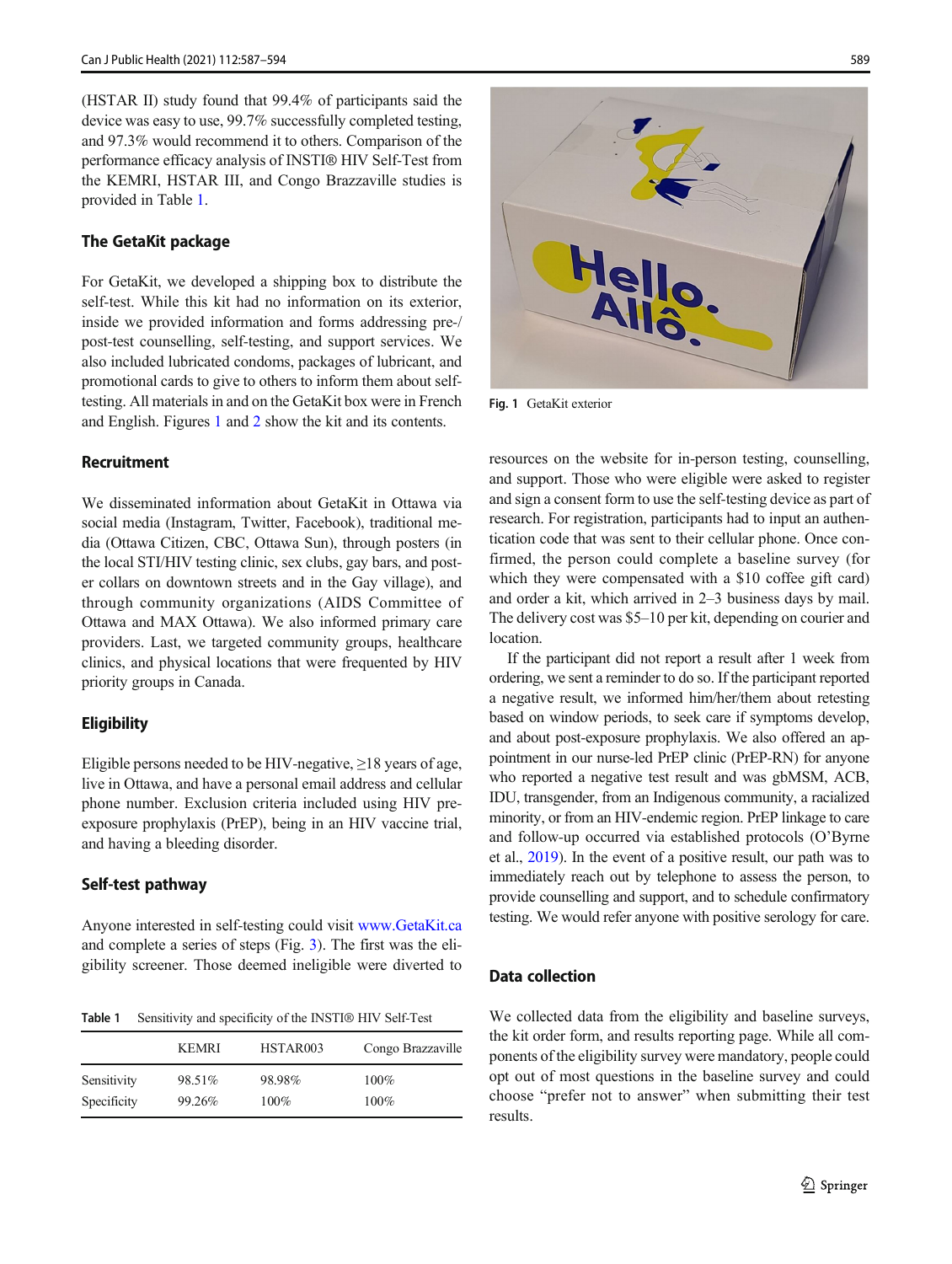

Fig. 2 GetaKit interior with contents

#### Data analysis

Data analysis involved extracting participants' responses from the website into Excel files. Once obtained, we analyzed the database using descriptive statistics. Our objectives were to determine initial uptake, including total number and description of participants, as well as test results (number and outcome). One key aspect of our analysis was to determine the proportion of participants who belonged to HIV priority groups in Canada.

#### Results

Our results have three sections: (1) project uptake, (2) participant characteristics from the baseline survey, and (3) test results.

#### Project uptake

Between July 20 and August 30, 2020, 637 persons completed the eligibility screener;  $43.3\%$  ( $n = 276/637$ ) were eligible. The most common reasons for ineligibility were not living



#### Fig. 3 GetaKit pathway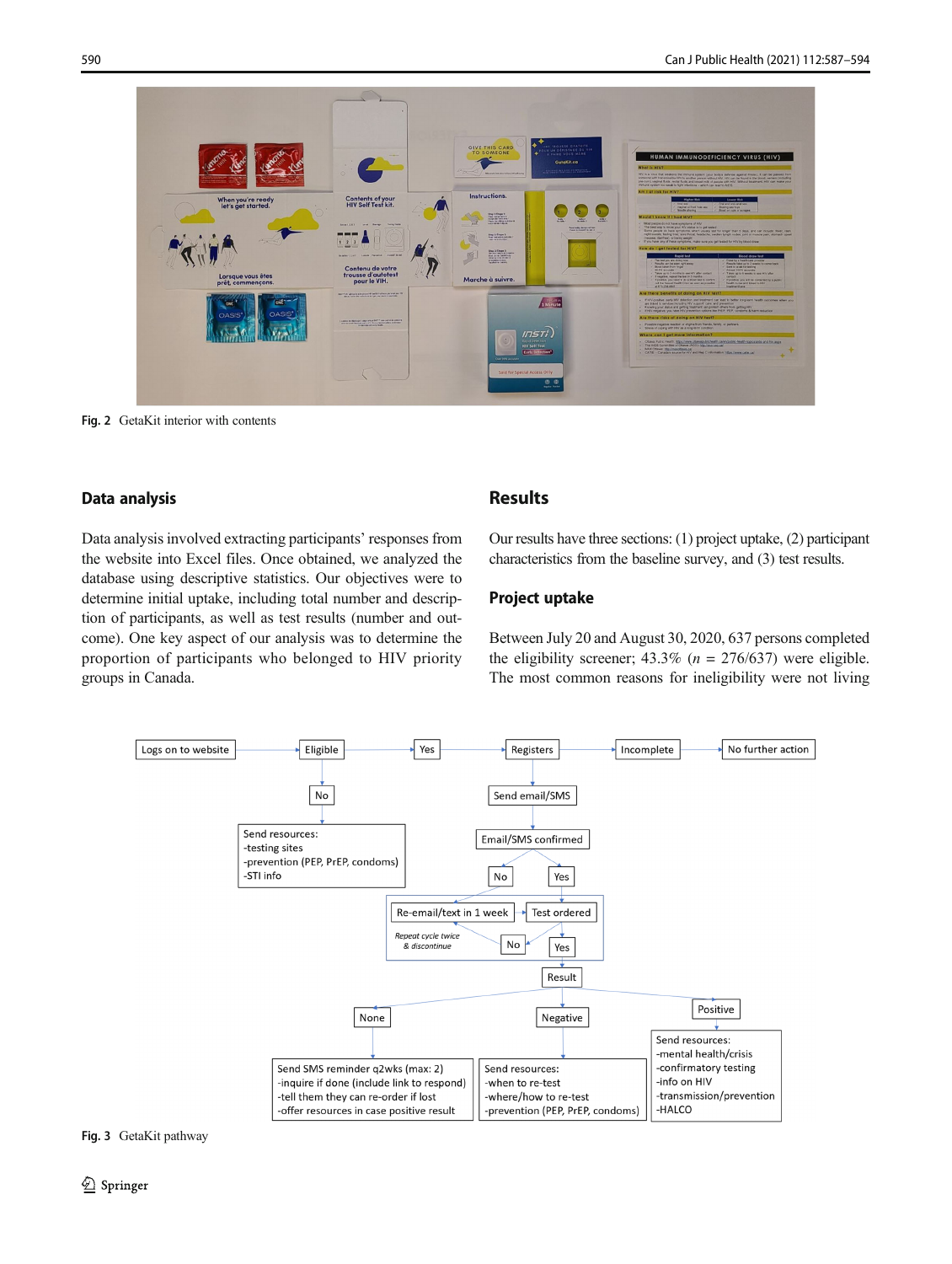in Ottawa ( $n = 122$ ), taking PrEP ( $n = 64$ ), not giving a phone number ( $n = 35$ ), and being <18 years old ( $n = 21$ ). Among eligible participants, 73.6% ( $n = 203/276$ ) completed a survey and 90% ( $n = 182/203$ ) ordered a test. From those who ordered tests,  $70.9\%$  ( $n = 129/182$ ) reported results. One participant selected "prefer not to report" for all survey questions and was excluded from analysis.

#### Participant characteristics

The 202 participants who completed our baseline survey were on average 31 years old. They were also  $72.3\%$  ( $n = 146/202$ ) white,  $60.4\%$  ( $n = 122/202$ ) cis-male,  $2\%$  ( $n = 4/202$ ) transgender, 55% ( $n = 111/202$ ) gbMSM, 78.7% ( $n = 159/202$ ) Canadian born, and  $3\%$  ( $n = 6/202$ ) Indigenous (First Nations, Inuit, Métis). When we analyzed to see how many participants had at least one characteristic of an HIV priority group,  $71.3\%$  ( $n = 144/202$ ) did (i.e., were gbMSM, ACB, a racialized minority, IDU, transgender, Indigenous, and/or born where HIV is endemic). In contrast, when we analyzed for the cluster of characteristics that made participant the lowest risk for HIV, we identified that only  $18.8\%$  ( $n = 38/202$ ) of participants were white, cis-gender, heterosexual, and born in Canada (8 were cis-male, 30 were cis-female). For income (CAD), 15.8% (n = 32/202) reported <\$20,000, 12.9% (n = 26/202) reported \$20,000–\$40,000, 30.2% ( $n = 61/202$ ) reported \$40,000–\$75,000, and 31.2% ( $n = 63/202$ ) reported income  $> $75,000; 9.9\%$  ( $n = 20/202$ ) did not answer. See Table 2.

Table 2 Participants

| <b>Item</b>        | Subcategory           | %       | Number $(n = 202)$ |
|--------------------|-----------------------|---------|--------------------|
| Ethnicity          | White                 | 72.3%   | 146                |
|                    | <b>Black</b>          | $3.5\%$ | 7                  |
|                    | Southeast Asian       | 7.4%    | 15                 |
|                    | South Asian           | $3.5\%$ | 7                  |
|                    | Indigenous            | $3\%$   | 6                  |
| Gender             | Cis-male              | 60.4%   | 122                |
|                    | Cis-female            | 35.6%   | 72                 |
|                    | Transgender           | $2\%$   | $\overline{4}$     |
| Sexual orientation | gbMSM                 | 55%     | 111                |
|                    | Lesbian and WSW       | 15.3%   | 31                 |
|                    | Heterosexual (male)   | 7.4%    | 15                 |
|                    | Heterosexual (female) | 20.3%   | 41                 |
| Income $(CAD)$     | $<$ \$20,000          | 15.8%   | 32                 |
|                    | \$20,000-\$40,000     | 12.9%   | 26                 |
|                    | \$40,000 - \$75,000   | 30.2%   | 61                 |
|                    | $>$ \$75,000          | 31.2%   | 63                 |
|                    |                       |         |                    |

gbMSM, gay, bisexual, and other men who have sex with men; WSW, women who have sex with women

Only 35.6% ( $n = 72/202$ ) of participants had heard of HIV self-testing. Of those unaware of HIV self-testing  $(n = 128)$ , 64% ( $n = 82/128$ ) belonged to HIV priority groups. For testing history, 27.2% ( $n = 55/202$ ) reported no prior HIV screening. Among participants never previously tested for HIV, 56.4%  $(n = 31/55)$  belonged to HIV priority groups. Among those who had never tested before  $(n = 55)$ , the non-exclusive reasons for no prior testing were as follows:  $69\%$  ( $n = 38/55$ ) felt they were at low risk (with 20 of these participants identifying as heterosexual, 9 as gbMSM, and 6 as lesbian); 16.4%  $(n = 9/55)$  were afraid to find out their HIV status; 7.3%  $(n = 4/55)$  did not have time; and 20%  $(n = 11/55)$  did not know where to access testing. Among those who had previously undergone HIV testing ( $n = 147$ ), 38.8% ( $n = 57/147$ ) had not been tested within the previous 12 months. Regarding reasons for testing,  $40.6\%$  ( $n = 82/202$ ) wanted testing due to condomless sex, 5% ( $n = 10/202$ ) reported that a condom had broken during sex, and 33.7% ( $n = 68/202$ ) provided qualitative answers (focusing around knowledge about HIV status, peace of mind, and risk practices by themselves/partners); an additional 19.8% ( $n = 40/202$ ) "preferred not to answer".

Excluding marijuana (which 74.3%,  $n = 150/202$ , of the sample reported),  $46.5\%$  ( $n = 75/202$ ) reported a history of recreational drug use, with cocaine being most common: 24.3% ( $n = 49/202$ ) of our sample reported cocaine use. Additionally,  $7.9\%$  ( $n = 16/202$ ) reported narcotic use including fentanyl, and  $5.9\%$  ( $n = 12/202$ ) reported crystal meth use, with 66.7% ( $n = 8/12$ ) of those reporting meth use being gbMSM.

#### Test results

Overall, 128 participants reported test results for a response rate of 70.9% ( $n = 129/182$ ). However, because 1 participant reported he was not ready to perform the test and 1 kit was undeliverable, the adjusted response rate is  $71.7\%$  ( $n = 129/180$ ). Of these results, none were positive,  $0.8\%$  ( $n = 1/129$ ) was "I'm not ready to test yet",  $1.6\%$  ( $n = 2/129$ ) were "prefer not to report",  $82.2\%$  $(n = 106/129)$  were negative, and 17.1%  $(n = 22/129)$  were invalid. Communication with 14 participants who reported invalid results revealed their belief they had not provided an adequate fingerstick blood sample. We sent new tests to these participants; 10 reported subsequent negative results. Notably, our number of invalid results may be higher than established in the published literature because we required that participants report invalid results before obtaining a second kit; in contrast, we did not require participants to report negative results until they ordered another test kit, which could not occur more frequently than every 3 months. As such, we may have a more accurate representation of invalid results, but underreporting of negative results, although even if all unreported results were negative, our invalid rate would still be approximately  $11\%$  ( $n = 22/180$ ). Last, among these 128 participants,  $63.6\%$  ( $n = 82/129$ ) belonged to an HIV priority group and were offered a referral for HIV PrEP.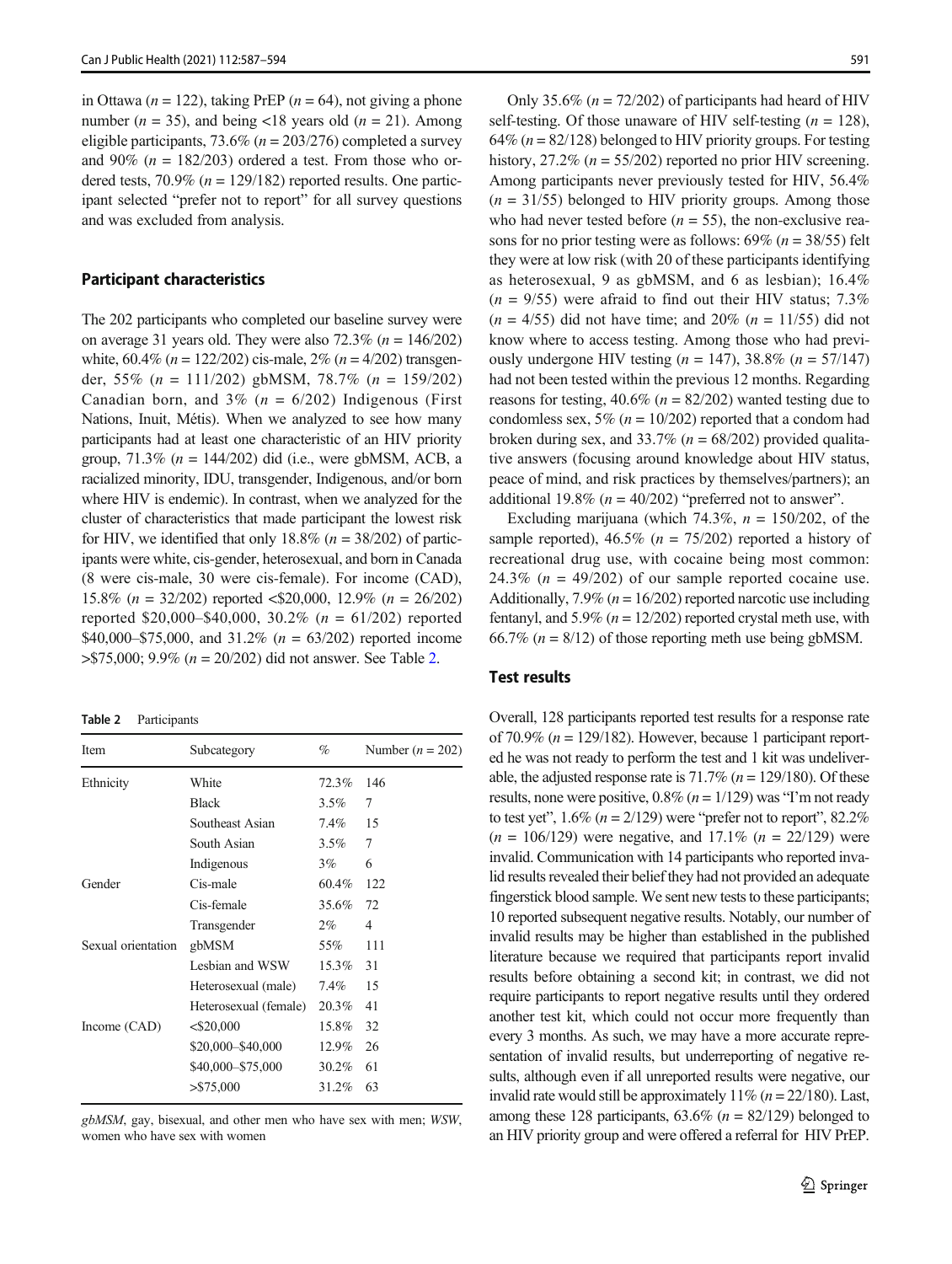#### **Discussion**

Herein, we reported on our GetaKit project, which launched during COVID as the first free at-home HIV self-testing project in Canada. During the first 6 weeks of implementation, about half of the participants who were eligible for an HIV self-test ordered one and about half who ordered a kit reported results, none of which were positive. We also found that nearly three quarters of our sample belonged to HIV priority groups. Last, we identified that two thirds of those who reported results were eligible for PrEP—which we offered. These results raise a few points for discussion.

One noteworthy point is that our findings align with the literature about the uptake and use of HIV self-testing. That 637 persons sought to determine their eligibility, 203 registered, and 182 (90% of those eligible) ordered kits suggests that our selftesting program was acceptable. Reinforcing this assertion is that we observed this rate of interest and uptake within the 6 weeks of project implementation, despite only one third of our sample having previously heard of HIV self-testing. Such findings about acceptability have emerged in other studies, which have also shown self-testing to be preferred over facility-based testing (Chen et al., 2010; Lee et al., 2013; Bilardi et al., 2013; Medline et al., 2017; Hurt et al., 2016; Rosales-Statkus et al., 2015). Explanations in the literature about preferences for selftesting are that it increases autonomy by allowing people to test when, where, and with whom they choose (Qin et al., 2018). The literature also suggests that participants find self-testing less stigmatizing (Johnson et al., 2020; Qin et al., 2018). Considering that HIV priority groups often face high rates of discrimination within healthcare (Zeeman et al., 2018), it is perhaps unsurprising that uptake among these groups was elevated, as self-testing creates a way to screen for HIV without potential scrutinization by healthcare providers. Conversely, more testing among these persons may relate to the fact that we specifically targeted these groups.

As well, our results align with the literature on HIV self-testing among first-time testers, with rates of first-time testers ranging up to one third of participants (CDC, 2019; Dean et al., 2019; Clark et al., 2019; Johnson et al., 2020; Greacen et al., 2013). In our study, one quarter of our sample had never done HIV testing before, with over half belonging to HIV priority groups.

Where our results diverge from the literature is that despite our sample including many first-time testers from priority groups, our positivity rate was 0% from the 129 of 180 potentially reportable results. This finding, however, may not be surprising, as the positivity rate for HIV testing in 2018 (last year of available data) was 0.08% for Ottawa and 0.10% for Ontario, which would equate to 1 positive result per 1250 tests in Ottawa and 1 positive result per 1000 tests in Ontario. As such, we cannot compare positivity results until we exceed 1250 tests. Compounding this, however, was our response rate for results, at about 70%, which matches those found in the

literature (MacGowan et al., 2019; Ricca et al., 2016). This highlights that we may need to perform more tests to identify positive results within our sample, as nearly one third of test results were not reported. While this reporting rate is not inherently a problem, it may skew cost-effectiveness and public health analyses, which focus on positivity rates as an important metric. That only 70% of participants reported their results also highlights the need to engage in data collection about strategies that could be developed and implemented to increase the rate of reported results. Such initiatives should occur, however, with the awareness that a reluctance to report results may, in fact, be a beneficial strategy to increase the uptake of HIV testing more broadly. As a final point, it is also possible that a participant may have received a positive result among those who either "preferred not to report" their result or among those who did not report their results.

Last, one striking finding was the 17.1% of reported test results that were invalid. While previous studies have found that over 95% of participants could successfully engage in HIV self-testing (Bwana et al., 2018; Figueroa et al., 2018), we quickly established that changes needed to be made to the instructions about how to perform self-testing to obtain a satisfactory blood sample and a valid result. At a cost of \$20 per test and \$5–10 shipping per kit, the cost of invalid results was high (i.e., \$25–30 per invalid result that was repeated), and efforts needed to be made to improve these outcomes and costs. This was an unexpected finding that required modification. Other changes that we identified would be to expand the validation process to include email, add community-based locations, such as local AIDS service organizations and pharmacies, where registration could occur (for those without cellular and Internet access), and add established pick-up locations (so participants do not have to use a personal address). In combination, these strategies might help further increase the uptake of HIV self-testing.

#### Limitations

First, our data arose from self-report and participants' abilities to engage in HIV self-testing. Testing during window periods and false negative results were possible. We need to observe the within-person results over time to determine whether time of testing would affect our results. Second, GetaKit operated in one city of one million persons, where there were established HIV testing clinics and a specialized gbMSM testing clinic (see O'Byrne et al., 2014). Uptake of self-testing could be higher in cities where access to testing is less available. Third, we implemented GetaKit during the COVID pandemic, when access to HIV testing was restricted overall. While our clinic continued to operate, services were reduced for persons who were accustomed to accessing specialized HIV testing clinics. As such, a lack of access to traditional testing services may have increased demand for self-testing,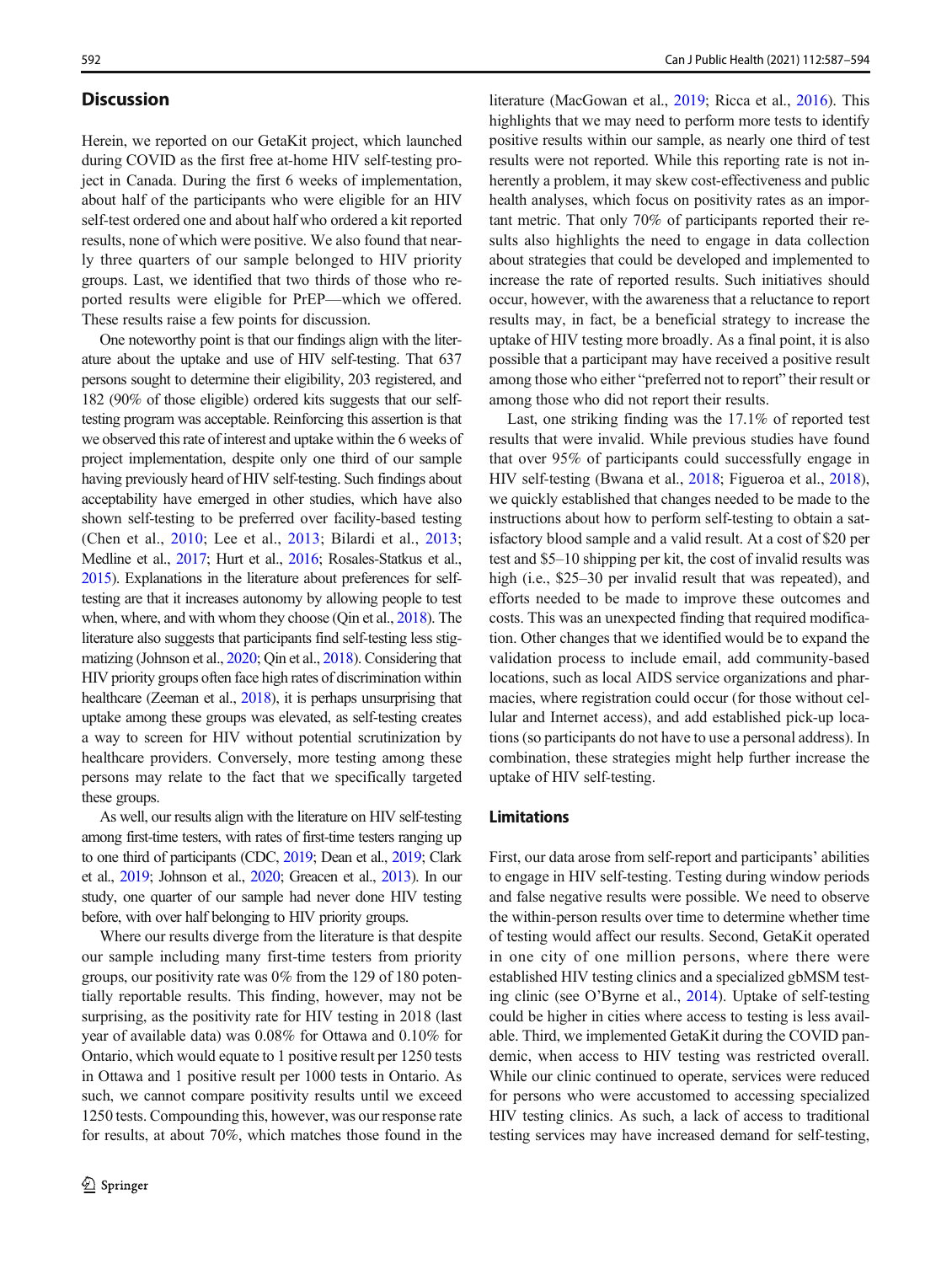potentially inflating interest in and acceptability of this testing approach. Fourth, over half of our participants had an income greater than \$41,000 per annum and all had cellular phone and Internet access. If our findings would be replicated with other groups who are at risk for HIV but of lower socio-economic status requires more research.

#### Conclusion

Being the first at-home HIV self-testing program in Canada, GetaKit showed that self-testing is a viable solution to have persons who have never previously tested for HIV do so. GetaKit also showed that self-testing is one way to maintain access to HIV testing during pandemics. Important points that arose from our implementation data, however, were a 0% positivity rate, a 17.1% rate of invalid results, and that only two thirds of participants reported results. Future efforts should work to decrease invalid results to improve testing experiences for participants, to obtain accurate results, and to ensure effective use of resources. In contrast, while efforts to increase the rates at which participants report results could be a useful metric, it may not correspond with the ultimately desired outcome of self-testing; i.e., to have at least 90% of people living with HIV know they are HIV-positive. Stated otherwise, mandating that persons who self-test report their results might undermine people's willingness to self-test, thus impeding the actual goal of HIV testing: to increase HIV status awareness, connect people to care, improve quality and quantity of life, and decrease onward transmission.

Taken as a whole, therefore, considering that approximately 14% of persons in Canada are unaware they are HIV-positive, despite ongoing free access to HIV testing in clinical and outreach settings, and because the basis of the UNAIDS 90- 90-90 goal relies on people knowing they are HIV-positive, GetaKit adds more evidence that self-testing is an important strategy to add to existing HIV testing programs, both during COVID and afterward. Our ongoing delivery of GetaKit and future publications on this matter will add more valuable information to help better understand HIV self-testing in Canada.

#### Implications for policy and practice

What does this study add to existing knowledge?

- & This project is the first mail-out HIV self-testing program in Canada.
- This project created a novel access point for HIV testing during COVID when healthcare was mostly inaccessible.

What are the key implications for public health interventions, practice or policy?

Further research is required to determine how to maximize uptake of HIV self-testing among the persons most affected by HIV.

Acknowledgements POB would like to thank the OHTN for his research chair in public health and HIV prevention.

Code availability Not applicable.

Author contributions POB was involved in all aspects of this manuscript: study design, implementation, data collection and analysis, and manuscript preparation and submission. AM was involved in study design, implementation, and manuscript preparation and submission. LO was involved in study implementation, data collection and analysis, and manuscript preparation and submission. GI was involved in study design, implementation, and manuscript preparation and submission. CJ was involved in study design and implementation, and manuscript preparation and submission. MOG was involved in study implementation, data collection, and manuscript preparation and submission. MF was involved in study implementation, data analysis, and manuscript preparation and submission. SL was involved in study implementation, data analysis, and manuscript preparation and submission. VP was involved in study implementation, data analysis, and manuscript preparation and submission.

Funding Ontario HIV Treatment Network.

Data availability Not applicable.

#### **Declarations**

Ethics approval and consent to participate Research Ethics Board, University of Ottawa. Written signed consent obtained from each participant.

Consent for publication Not applicable

Conflict of interest The authors declare that they have no conflicts of interest.

Open Access This article is licensed under a Creative Commons Attribution 4.0 International License, which permits use, sharing, adaptation, distribution and reproduction in any medium or format, as long as you give appropriate credit to the original author(s) and the source, provide a link to the Creative Commons licence, and indicate if changes were made. The images or other third party material in this article are included in the article's Creative Commons licence, unless indicated otherwise in a credit line to the material. If material is not included in the article's Creative Commons licence and your intended use is not permitted by statutory regulation or exceeds the permitted use, you will need to obtain permission directly from the copyright holder. To view a copy of this licence, visit <http://creativecommons.org/licenses/by/4.0/>.

#### References

- Bilardi, J. E., Walker, S., Read, T., Prestage, G., Chen, M. Y., Guy, R., et al. (2013). Gay and bisexual men's views on rapid self-testing for HIV. AIDS & Behavior, 17(6), 2093–2099.
- Bwana, P., Ochieng, L., & Mwau, M. (2018). Performance and usability evaluation of the INSTI HIV self-test in Kenya for qualitative detection of antibodies to HIV. PLoS ONE. [https://doi.org/10.1371/](https://doi.org/10.1371/journal.pone.0202491) [journal.pone.0202491](https://doi.org/10.1371/journal.pone.0202491).